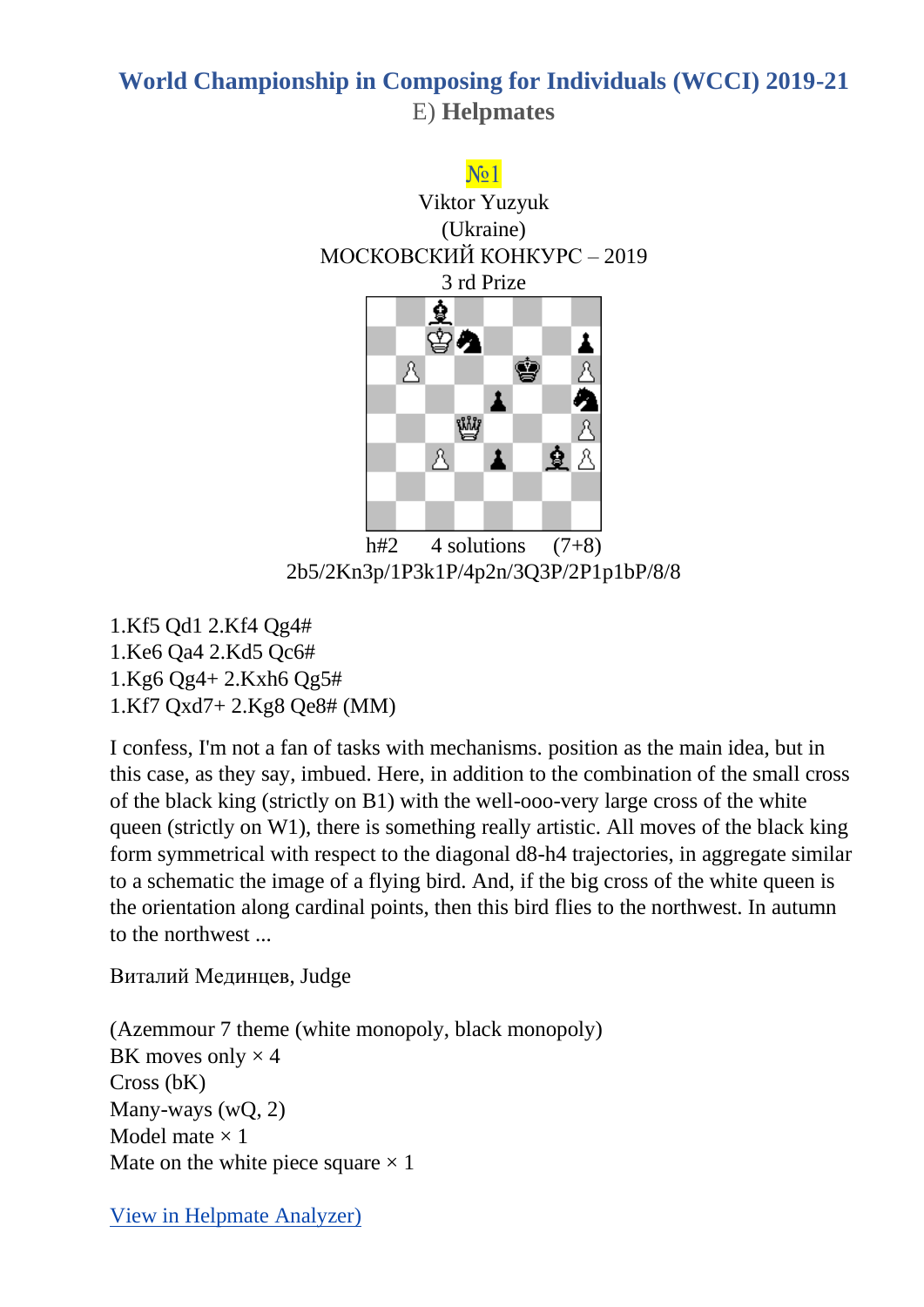

4bb2/5nq1/1P3k1p/3p3P/1Pn1pp2/1K1Qp2P/4p3/8

1.Qh8 Qxe4 2.Kg7 Qg6# 1.Ke5 Qc2 2.Kd4 Qc3# 1.Kg5 Qxe2 2.Qf6 Qg4# 1.Ke7 Qxc4 2.Kd8 Qc7# (MM)

Star by  $\bullet$  and  $\mathcal{W}$  is a well-explored problem motif, but here all mates are given by the  $\mathcal{W}$ . Nikola Stolev, FIDE International Judge

(BK moves only  $\times$  2 Star (bK) Star (wQ) Model mate  $\times$  1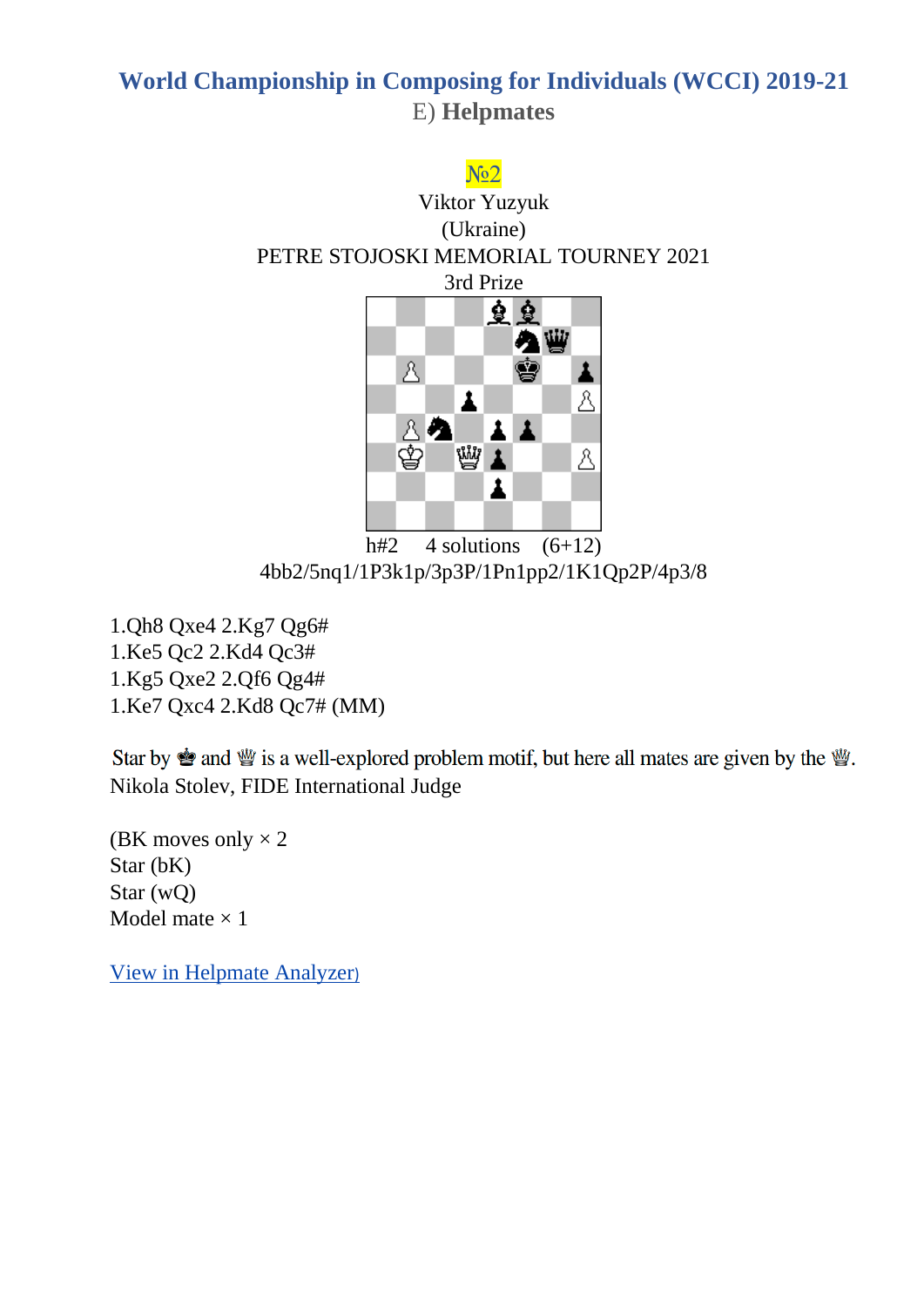

#### 8/3Ppr2/b1pn4/3p1kP1/3Q1P1P/K4pp1/7P/b5r1

1.Bd3 Qxa1 2.Ke4 Qe5# 1.Kg4 Qxg1 2.Kh3 Qxg3# (MM)

1.Ke6 Qa7 2.Rf5 d8=S#

1.Kg6 Qh8 2.Sf5 h5#

Another bK star theme (S.Jacob); W1 all maximum diagonal flights and bK star flights (unusual theme?) (CRB).

Another resourceful problem! Seen as a HOTF, the exchange of functions of bRf7 and bSd6 (and inherent dual avoidance) in the pawn-mate couplet is a nice enhancement (CJAJ).

(BK moves only Play on the same square (B2, 2) Promotion  $(S, 1)$ Star (bK) Wigwag (wQ) Model mate  $\times$  1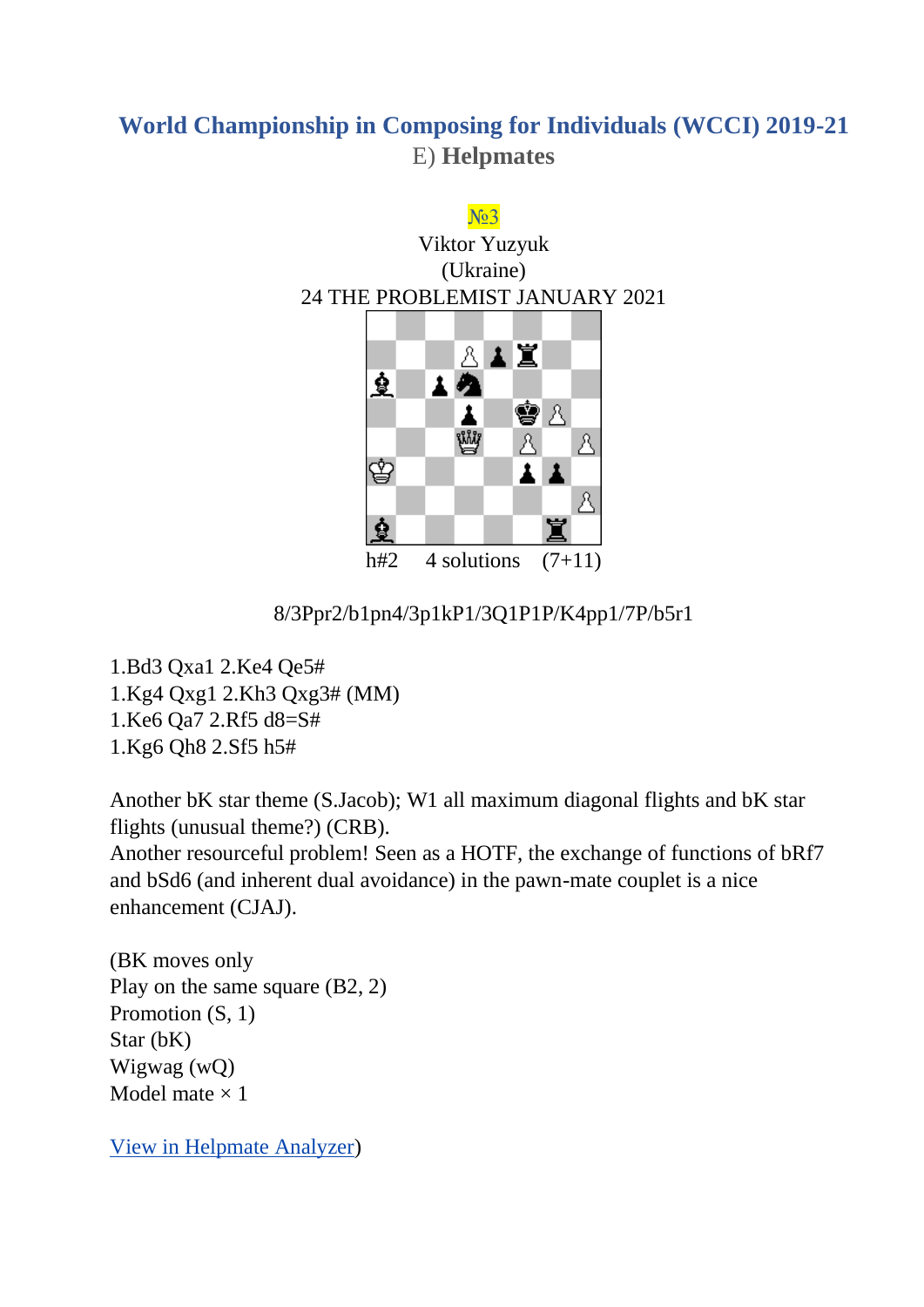

1K6/3r3q/8/8/4k3/8/1B2np2/8

1.f1=B Be5 2.Sc3 Bc7 3.Bc4 Kb7 4.Rd3 Kc6 5.Kd4 Kd6 6.Qe4 Bb6#

Azemmour 6 (does not show [View in Helpmate Analyzer\)](http://helpman.komtera.lt/?fen=1K6/3r3q/8/8/4k3/8/1B2np2/8&moves=6) black pieces.

(Ambush (bB) Long-trip (wB, 3) Promotion (b) Self-pin/unpin (white)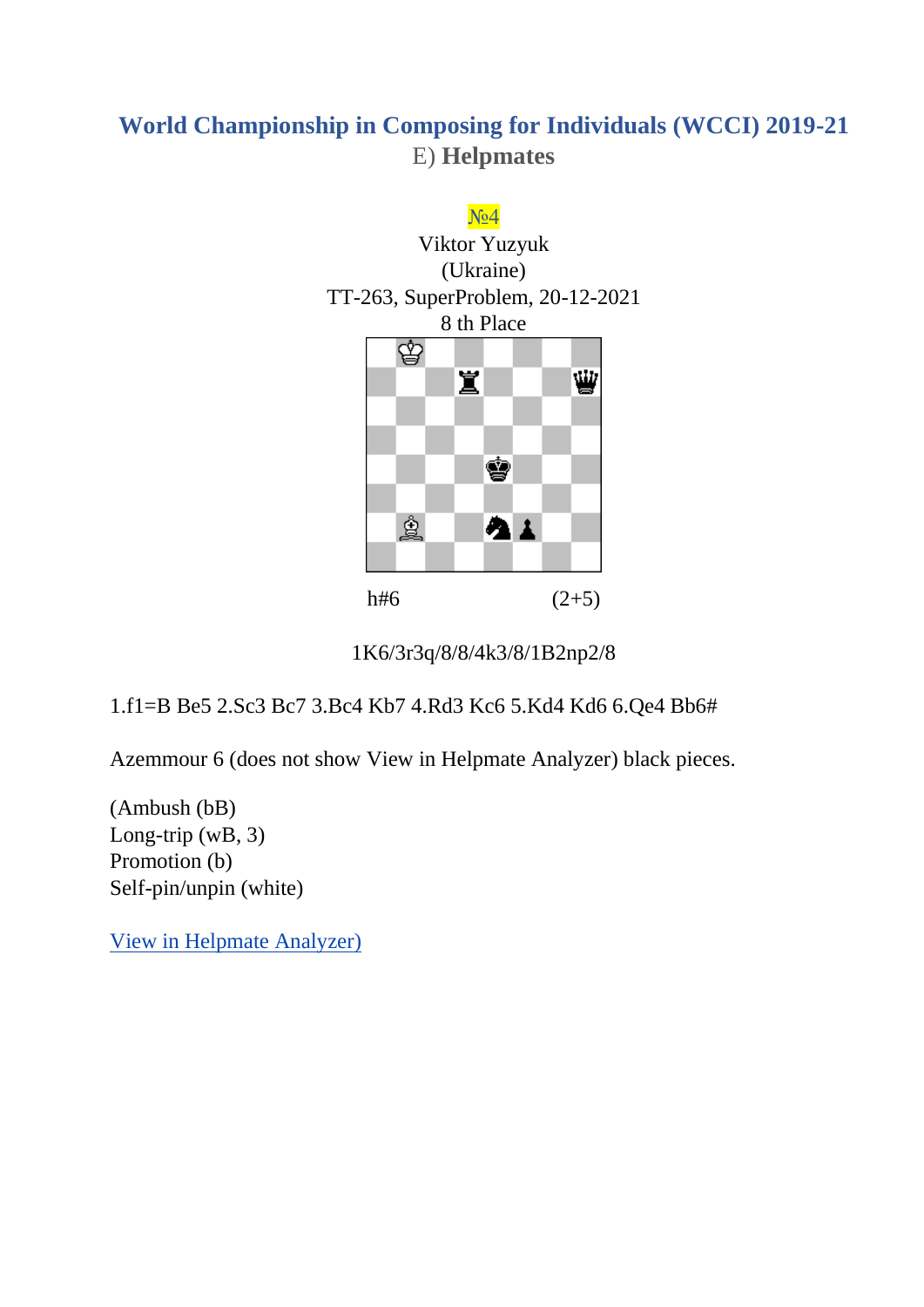

8/5p2/Pp1kp1P1/p2n2p1/P3p1P1/pr1Q4/5p1K/3r4

1.Kc5 Qxd1 2.Kb4 Qd4# (MM) 1.Ke5 Qxb3 2.Kf4 Qg3# (MM) 1.Kc7 Qxd5 2.Kb8 Qb7# (MM) 1.Ke7 Qf3 2.Kf8 Qxf7# (MM)

The first 2 places - problems with vivid dynamics and clearly defined geometry of movement of figures. Александр Швиченко, Judge

(Azemmour 7 theme (white monopoly, black monopoly) Big cross (wQ) BK moves only  $\times$  4 Extended star (bK) Wigwag (wQ)  $\times$  2 Model mate  $\times$  4